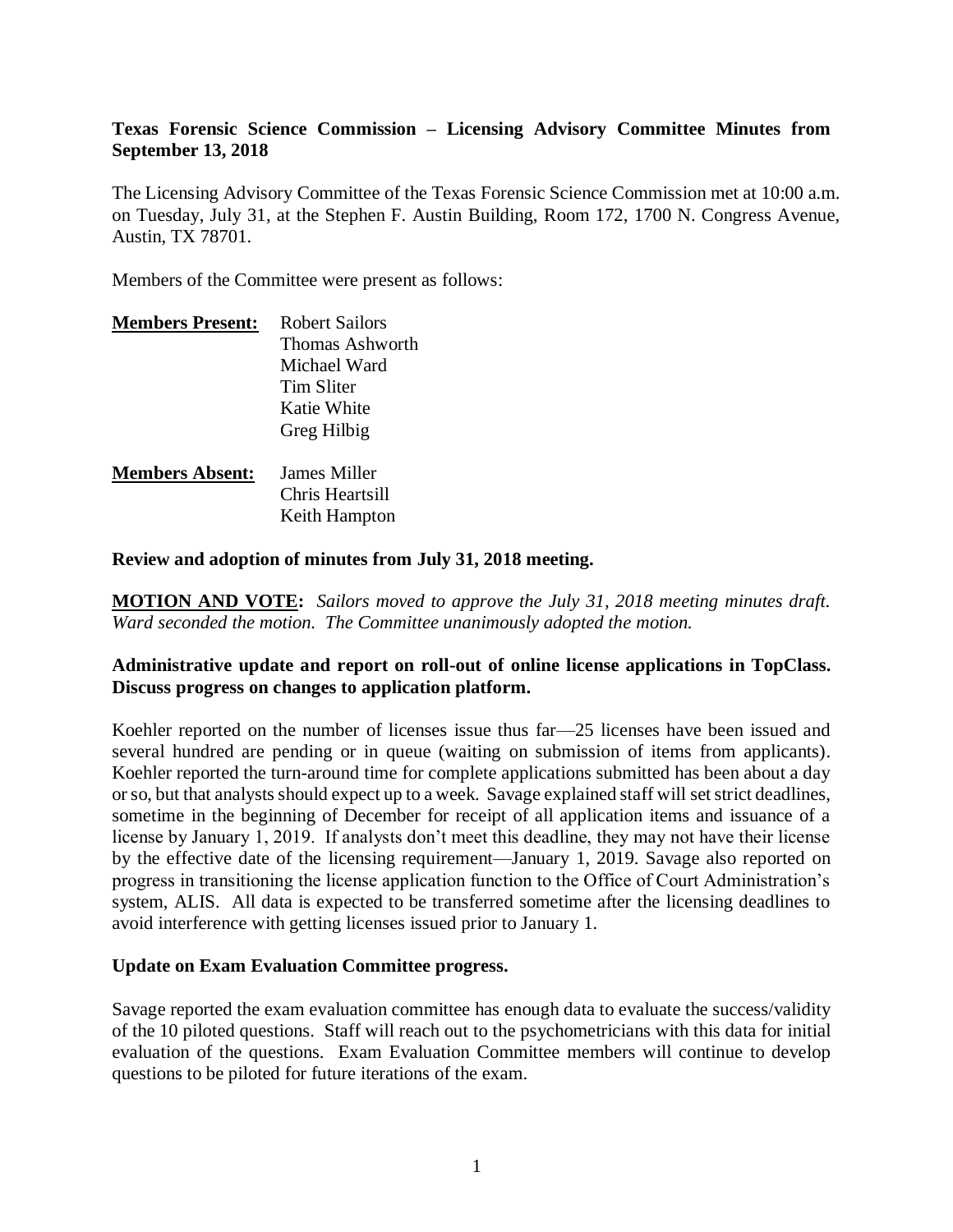**Discussion of proposed statistics requirement for examiners applying after January 1, 2019 and development of financially accessible, online statistics course for forensic examiners through Texas A&M University.** 

Savage reported Spiegelman has been retained is working on a statistics course that may be taken via Texas A&M's Continuing Education Program online. The FSC's website will have a link to the course. The course will cost about \$300 per student, much cheaper than a regular college course at a four-year University.

## **Discussion and recommendations regarding Waiver Applications for Laboratory Support Personnel.**

Members reviewed and discussed pending waiver applications for support personnel under 651.206.

**MOTION AND VOTE:** *White moved to deny the waiver applications for two NIBIN examiners because the examiners perform activities beyond simple data entry (while the range master testfires the recovered firearms, the individuals still identify markings left on cartridge cases, such as breech face marks, ejector marks, extractor marks, firing pen marks, and use those markings to orientate the cartridge cases for proper NIBIN entry based on ATF protocols). Ashworth seconded the motion. The Committee unanimously adopted the motion.*

\*Ward recused himself from voting on this item.

**MOTION AND VOTE:** *Ward moved to deny the waiver application for a toxicology technician who performs extractions and confirmation testing, functions beyond the scope of limited support functions. White seconded the motion. The Committee unanimously adopted the motion.*

**MOTION AND VOTE:** *Ward moved to deny the waiver application for a laboratory technician position because the individual manages case samples, interprets data and determines proper GC-MS methods, functions beyond the scope of limited support functions. White seconded the motion. The Committee unanimously adopted the motion.*

**MOTION AND VOTE:** *Ward moved to deny the waiver application for two evidence technicians who process DNA extracts through extraction, quantification and amplification and results obtained from their work ultimately are utilized for interpretation and reporting. White seconded the motion. The Committee unanimously adopted the motion.*

\*Hilbig recused himself from voting on this item.

# **Discussion and recommendations regarding criminal history evaluation requests and reported criminal convictions on license applications.**

Members reviewed several outstanding criminal history evaluation requests and granted license eligibility for those applications reviewed. Members decided to change the text of the licensing application to simply state the applicant agrees to a criminal background check instead of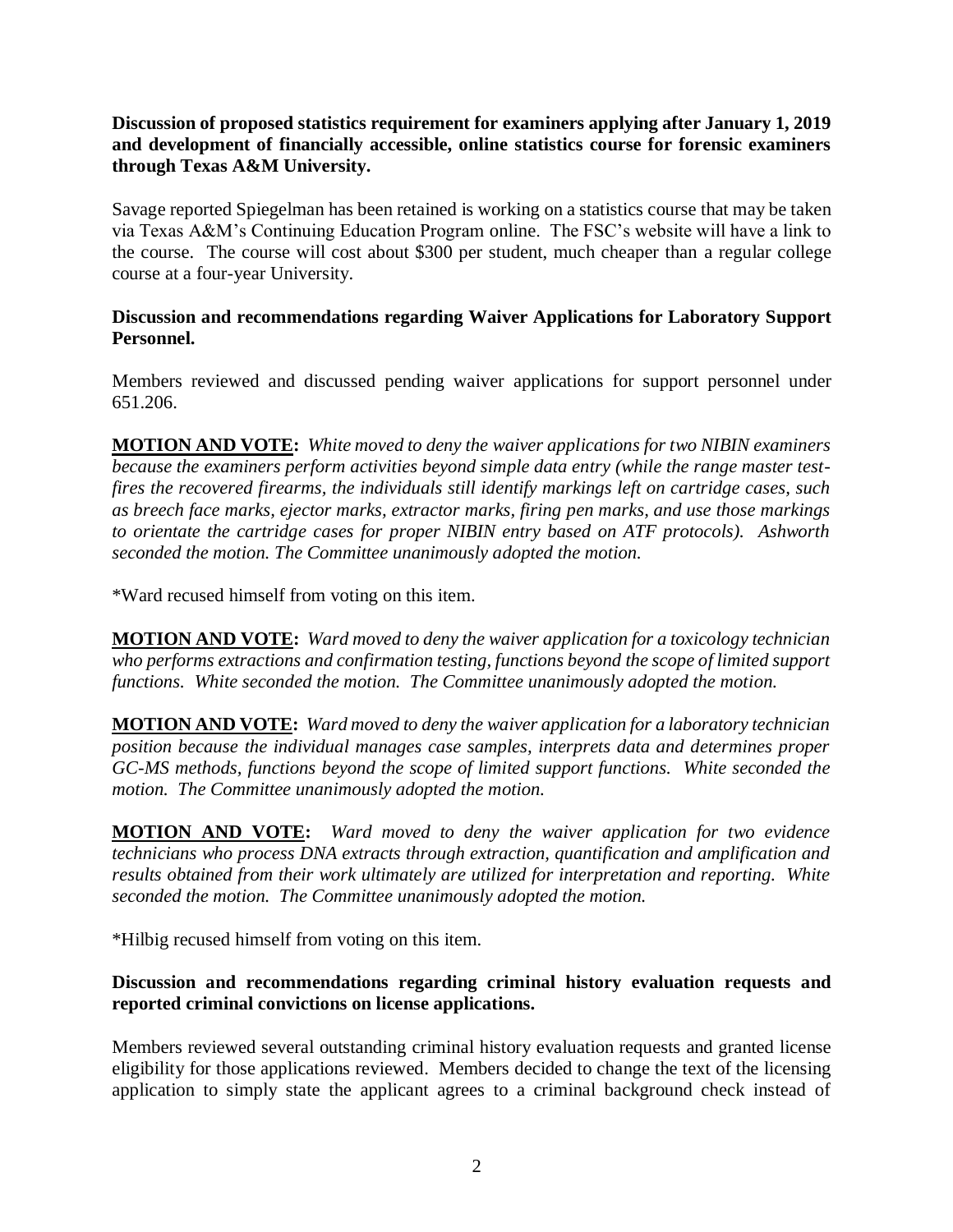disclosing specific instances of their criminal history. This change was made to avoid any inquiry into whether an applicant has been honest or dishonest in disclosing his/her criminal history.

# **Discuss progress from workgroups for establishing knowledge-based competency requirements by forensic discipline.**

Members discussed whether the knowledge-based competency requirements are the best approach to standardizing training topics across laboratories or whether discipline-specific competency exams should be developed in addition to the general forensic exam. Members requested guidance from the Commission on how to proceed with knowledge-based competency requirements. Specifically, members requested the full Commission's response on whether the Commission would like to 1) do nothing with the knowledge-based competency requirements (eliminate them altogether); 2) further develop the knowledge-based competency lists for publication prior to January 1; or 3) begin development of discipline-specific exam content in addition to the general forensic exam. Members noted that development of discipline-specific exam content would be a huge undertaking.

## **Discussion of licensing rule applicability to forensic analysis performed prior to January 1, 2019 by out-of-state analyst with testimony offered after January 1, 2019.**

**MOTION AND VOTE:** *Ward moved to recommend staff edit the current version of the exemptions from licensing requirements in 651.206 to include out-of-state analysts who performed work prior to January 1, 2019 and return to testify after January 1, 2019. Sliter seconded the motion. The Committee unanimously adopted the motion.*

## **Discuss eligibility and applicable rules for a previous Texas lab employee who passed the pilot exam and currently works for a non-Texas accredited lab out-of-state and plans to return to Texas.**

Members decided nothing special needed to be done with respect to licensing rules for this item. The person is ineligible to get a license until he/she returns to work at a Texas-accredited lab.

#### **Discuss and make recommendations on continuing education requirements.**

**MOTION AND VOTE:** *Ward moved to adopt a draft rule specifying continuing education requirements for analysts renewing their license each cycle. Ashworth seconded the motion. The Committee unanimously adopted the motion.*

#### **Respond to inquiry from NMS Laboratories regarding temporary licenses.**

Members discussed an inquiry from NMS Laboratories, requesting temporary licenses for all of its analysts who work in NMS's out-of-state toxicology laboratory, because the laboratory cannot justify the cost fully licensing all of these examiners for the small number of Texas cases worked every year (some years there may be none). Members discussed whether this would be a temporary license situation or a special exception for this particular laboratory. NMS's request would require revision to the temporary license option or creation of a special exception under